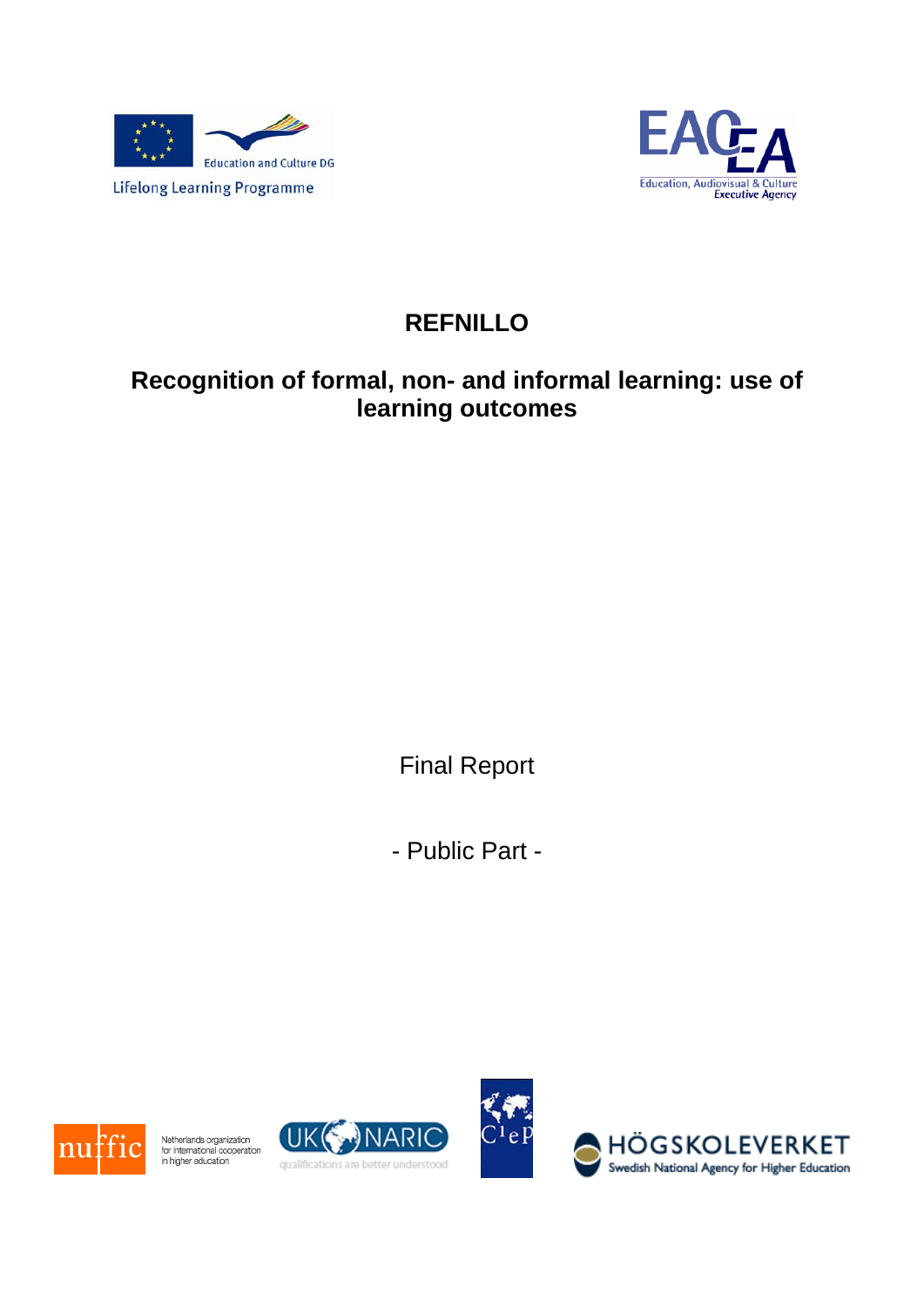# **Project information**

| Project title:                     |             | REFNILLO: Recognition of formal, non- and informal<br>learning: use of learning outcomes |
|------------------------------------|-------------|------------------------------------------------------------------------------------------|
| Agreement number:                  |             | 2008-11246                                                                               |
| Project website:                   |             | www.rpl.naric.org.uk                                                                     |
|                                    |             |                                                                                          |
| Reporting period:                  | <b>From</b> | 01-12-2008                                                                               |
|                                    | To          | 30-11-2009                                                                               |
| Date of submission:                |             | 29 January 2010                                                                          |
|                                    |             |                                                                                          |
| Beneficiary organisation:          |             | <b>Nuffic</b>                                                                            |
| Project coordinator:               |             | Ms Lucie de Bruin                                                                        |
| Project coordinator email address: |             | lbruin@nuffic.nl                                                                         |
|                                    |             |                                                                                          |

This project has been funded with support from the European Community under the Invitation addressed to the Network of National Academic Recognition Information Centres (NARIC) for co-funding proposals for the year 2008-2009.

This publication [communication] reflects the views only of the author, and the Executive Agency/European Commission cannot be held responsible for any use which may be made of the information contained therein.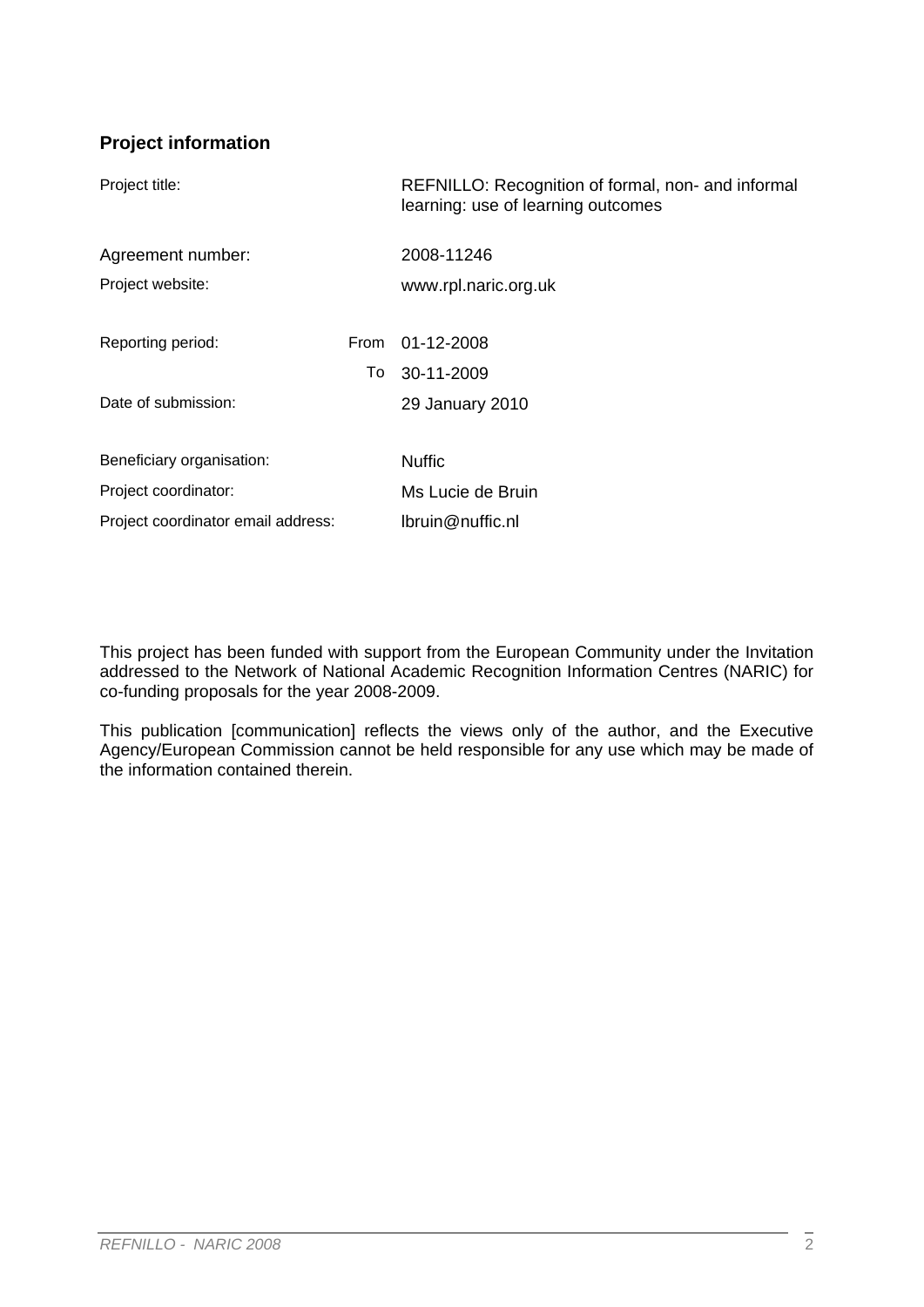# **Project Summary**

# **Project Objectives**

#### **Project objectives**

The main objective of REFNILLO has been to seek agreement within the NARIC network on how to deal with RPL certificates and to offer NARICs recommendations on how to evaluate RPL certificates. It thereby also examined the usefulness of learning outcomes.

Overall, the objectives of REFNILLO were threefold:

- 1. To establish what information each NARIC would require for RPL certificates to be taken into consideration in their evaluations
- 2. To collect more examples of existing (good) practice, in the form of certificates and possibly also evaluations of such certificates
- 3. To seek agreement within the NARIC network on how the certificates could be improved and how they would be evaluated

The international recognition of non-formal and/or informal learning is a key priority in view of the shift towards competency based education within Europe that currently takes place. As such it addresses various European policy objectives supporting this development, such as the Bologna Process, Lifelong Learning and the European Qualifications Framework.

REFNILLO followed up on the outcomes of the 'Study of Formal Recognition and Non-Formal and Informal Learning', undertaken last year. This study started to explore the possibilities of international recognition of RPL and the outcomes of this study showed that there is still a lot to be done. REFNILLO aimed to contribute to fill this need for recognising RPL certificates, by formulating recommendations for NARICs on how to undertake such evaluations. Thereto REFNILLO investigated what information each NARIC would require to take RPL certificates into consideration for their evaluations and further to formulate recommendations for the NARIC network on how the certificates could be improved and how they would be evaluated.

The REFNILLO project has been carried out by the same consortium as the 'Study of Formal Recognition and Non-Formal and Informal Learning', involving: Nuffic, UK NARIC, CIEP and Högskoleverket.

### **Potential impact upon and benefits to the target user groups**

The main target group of REFNILLO are the credential evaluators of the NARIC network. By using the recommendations, credential evaluators are supported in their day to day work when dealing with the recognition of RPL certificates and diplomas that are based, either partly or fully, on the award of RPL.

Moreover, during the project, NARICs have been given the opportunity to be actively involved by responding to the web based survey. This activity potentially has had an impact on its own as it already involved the NARIC members actively in thinking about the different aspects of how to evaluate RPL certificates and how learning outcomes can be useful in doing so.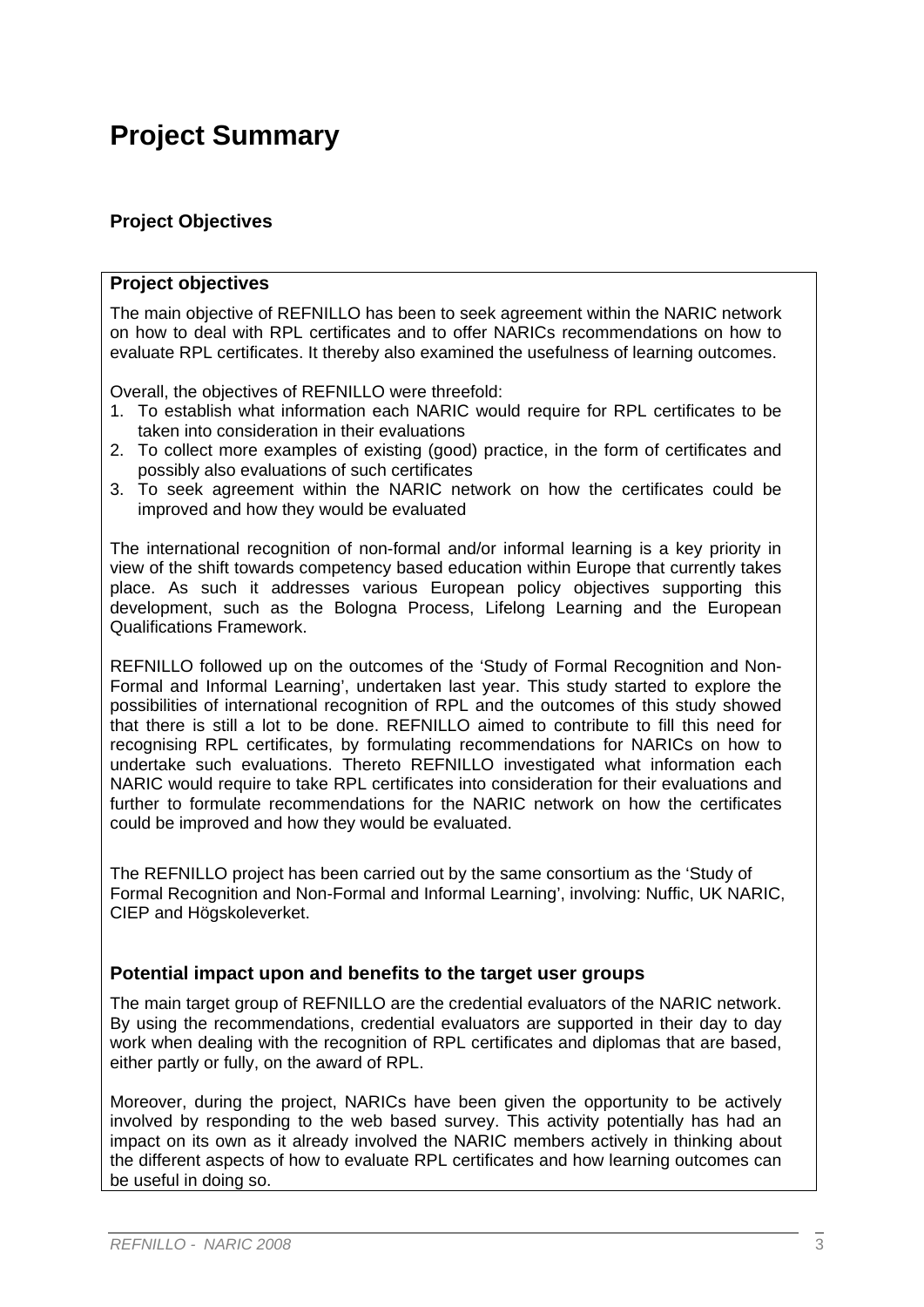The outcomes of the REFNILLO project can be sustained through the use of the outcomes of REFNILLO in the daily work of the credential evaluators of the NARIC network. It has the potential to do so as REFNILLO addresses a lack of transparent information on how to approach the evaluation of RPL certificates. Moreover, the recommendations are formulated by the NARIC members themselves, by providing input to the web based survey.

The NARIC network provides information on recognition to credential evaluators, national policy officers and the general public. As such, each NARIC office is also free to further disseminate the recommendations to all of their national partners, such as universities.

## **Project Outcomes and Undertaken Activities**

#### **Activities & methodology**

Besides the recommendations (see below), the different activities undertaken during the project are also to be considered outcomes on their own.

#### Activities:

NEEDS ANALYSIS:

Defining the conceptual framework of the project.

**DESIGN OF THE SCHEMATIC RPL MODEL CERTIFICATE:** 

The project team designed a schematic RPL model certificate that served as a webbased survey consisting out of five sections, that systematically inquired on:

- Recommendations.
- **IMPORTANCE OF THORE SET INFORMATION CONCERT**
- **Structure of the information provided.**
- **Added value of learning outcomes in evaluating RPL certificates.**
- **General Questions.**
- COLLECTING FEEDBACK FROM THE NARIC NETWORK BY LAUNCHING THE WEB SURVEY:

Each NARIC has been requested to provide feedback on the schematic model certificate. The outcomes have been captured in graphics.

PRESENTATION AT ANNUAL ENIC/NARIC MEETING OF THE (PRELIMINARY) OUTCOMES:

Inform the ENIC/NARIC network of the preliminary project results of the REFNILLO project in order to act on the opportunity to collect feedback from the network.

 RECOMMENDATIONS BASED ON RESULTS OF WEB-BASED SURVEY: Formulation of the recommendations, following the NARIC members' feedback on the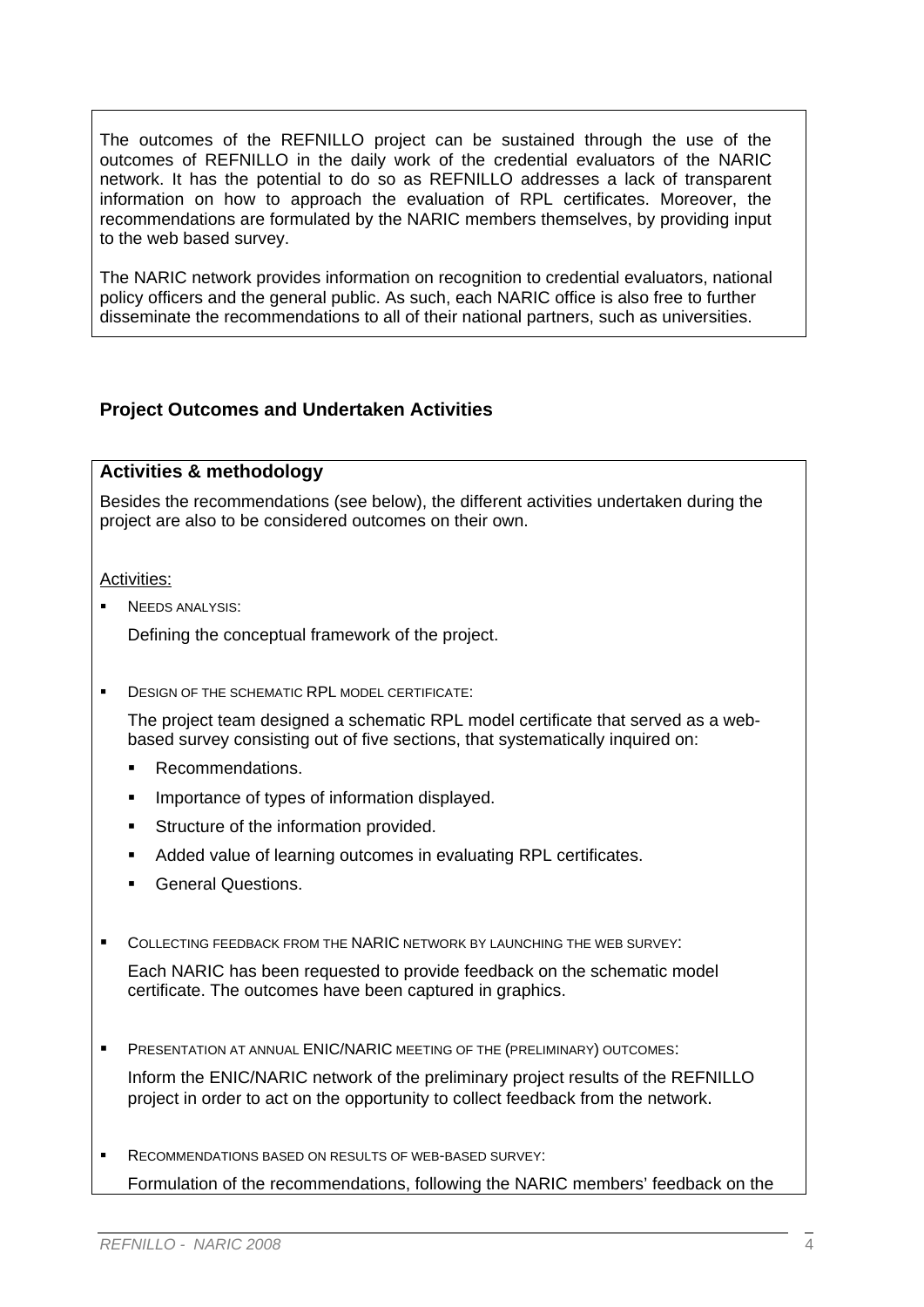schematic model certificate. The recommendations are published in the final report.

**WEBSITE:** 

The latest updates of the project are reflected on the website, as well as the projects' outcomes.

OVERALL ORGANISATION:

Successful project management, including: coordinating the project, monitoring planning and progress, reporting, dissemination and financial management.

#### Methodology

Initially the methodology comprised the collection and selection of real-life RPL certificates, on the basis of which the project team were to design two model certificates. The project team would then design a questionnaire for the NARIC network to evaluate these two certificates, via a web-based survey with the aim of identifying what information NARIC centres require in order to take such certificates into consideration. Furthermore, it would seek agreement on how these can be improved and, ultimately, evaluated. The analysis of the questionnaires is published in this final report, which will also provide recommendations to the whole NARIC network.

However, it became clear in the early stages of the project that the partnership was not able to collect a representative sample of RPL certificates that could be considered to be good practice and on which the model certificates could be based. As a result, the designed model certificates might have been too random and/or biased, which could potentially have prevented the development of a robust questionnaire and therefore risk the credibility of the project results. Also, using the real life diplomas/certificates of previous project may have led to similar results, when the idea is to elaborate on the findings from last year.

Consequently, instead of designing two model certificates and a questionnaire, a 'schematic model certificate' had been developed that was tested through the questionnaire to systematically inquire about the information that is intended to be the output of the project. As one of the main aims of the project as a whole is to see if the recommendations of the last project can be extended to the whole network, inquiring about the information NARIC's need to see displayed based on our recommendations is probably a more neutral and effective way of eliciting results.

# **Outcomes**

The main objectives of the REFNILLO project were to establish what information each NARIC would require for RPL certificates to be taken into consideration in their evaluations and to seek agreement within the NARIC network on how the certificates could be improved and how they would be evaluated. This has been done through the launch of a survey into the NARIC network. In the following, first the survey will be discussed and then the outcomes and recommendations of the project

### **About the survev**

The survey contained 9 questions spread through the following 6 parts: Part I - Recommendations to credential evaluators Part II - General questions Part III - Importance of the information displayed on a RPL certificate Part IV - Structure of the information provided Part V - Learning outcomes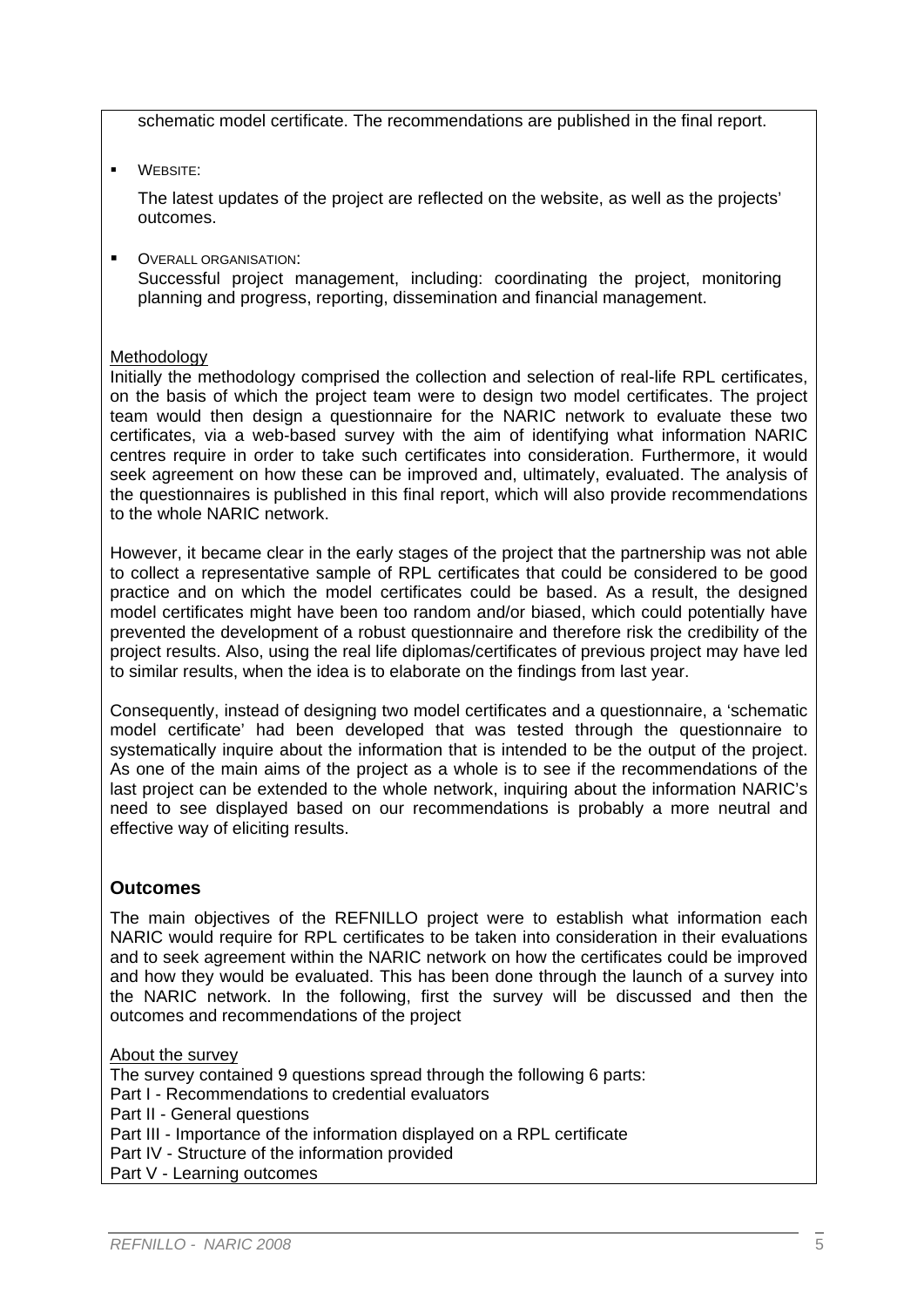Part VI- Further comments

The majority of the questions were open questions of which some also allow for additional comments. There has been given the possibility for general feedback at the end of the survey. A couple of questions related to the main outcomes (discussed below) inquired about the importance, which respondents could indicate on a scale from 1 to 5:

- 1. This information is not at all important when considering the RPL certificate for evaluation and could be left out;
- 2. This information has no real added value, it is not necessary to display this information on the RPL certificate;
- 3. Useful information, but I could take the RPL certificate into consideration without this information;
- 4. Important information I need to consider the RPL certificate for evaluation;
- 5. Crucial information, without it I cannot consider the RPL certificate for evaluation.

RPL has been used in the survey in a broader definition than the abbreviation of Recognition of Prior Learning. In the survey RPL explicitly referred to the process by which an authority or institution in one particular country assesses the knowledge, skills and competences than an individual possesses as a result of for example a period of 1) learning acquired in a non-formal setting, 2) learning that did not lead to a formal qualification, or 3) learning acquired through work experience.

Recognition in this context is understood in the sense of validation through an assessment procedure. 'Recognition' in RPL therefore does not refer to the process of evaluating an international credential.

In the survey a clear distinction was made between 'RPL qualifications' on one hand and diplomas that are partly or completely obtained through RPL on the other. In the survey a RPL certificate was understood as a qualification that is issued by a HEI after an assessment procedure, reflecting learning achievements based on RPL. When 'Diploma' was used, it was referred to a Bachelor, Master or PhD degree that is issued by a HEI and is partly or fully obtained on the basis of RPL.

The survey was completed by a total of 13 NARIC centers, out of a possible 32 NARICs to which the web survey was sent. This constitutes a response rate of 40,6%, that reflects a high level of interest within the NARIC Network in the topic of the recognition of RPL. The user-friendly web format may have been helpful as well in achieving a relatively high response rate. A good regional spread all across Europe was achieved, and the participating countries represent various educational systems and recognition procedures. Therefore, we consider the outcomes of this survey to be representative of actual recognition practices within the NARIC Network.

#### Support NARIC network on recommendations

One of the main outcomes of the survey is the broad support given to the importance of the recommendations of the previous project -the 'Study on formal recognition of non formal and informal learning'- on how to deal with RPL qualifications and diplomas that have been partly obtained by RPL. The questions in the survey were designed to gauge the importance of these recommendations, in order to develop more structured guidelines for the whole network.

The respondents supported the importance of the following 4 requirements, that all need to be met in order to evaluate an RPL qualification:

1. For the sake of consistency, ensure that the information presented on the RPL qualification is similar, in content and format, to information provided on qualifications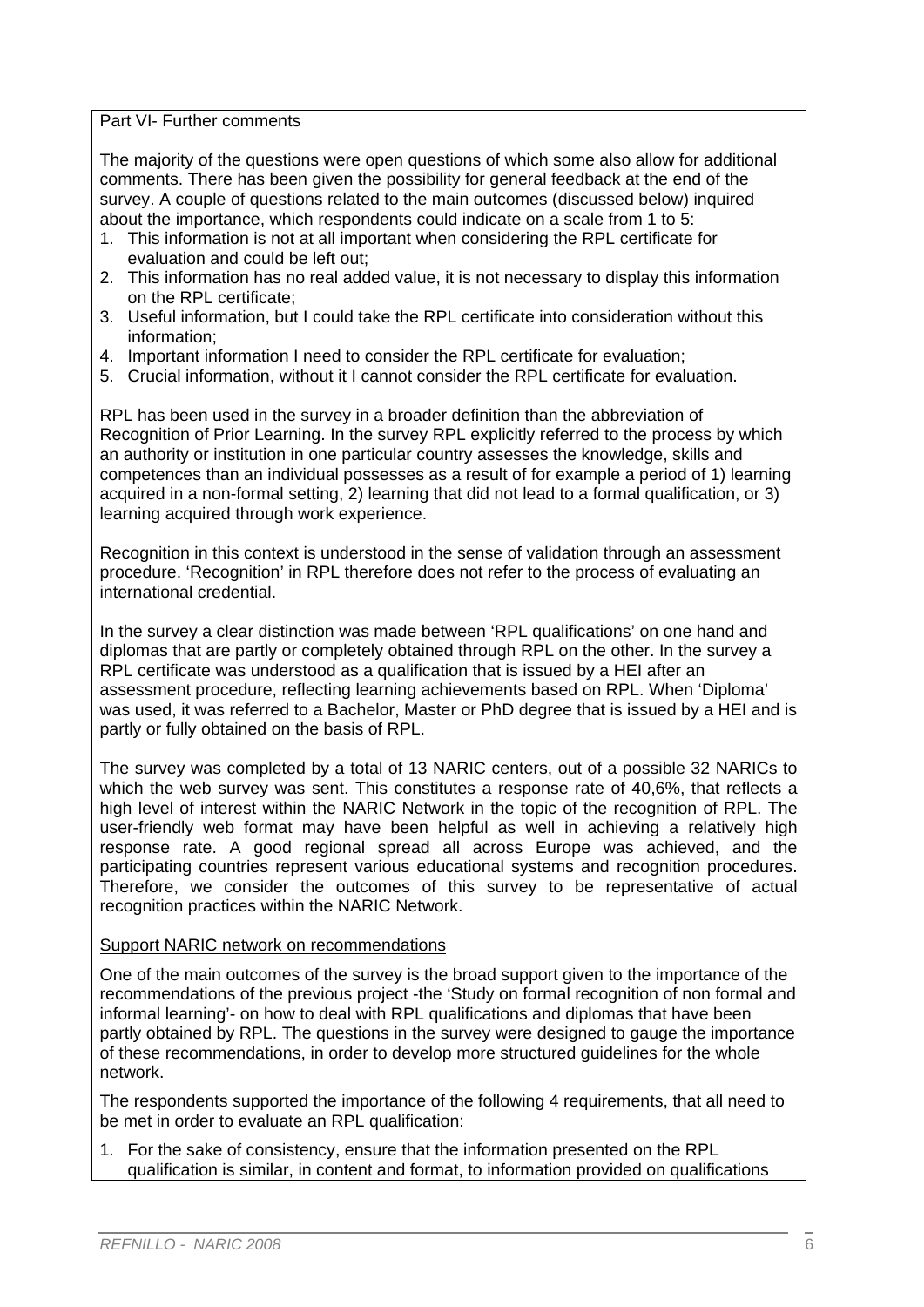issued following a period of formal learning;

- 2. Identify the standards against which the non-formal or informal learning has been assessed (e.g. NQF);
- 3. Check that the format of the RPL certificate complies with national and/or institutional norms;
- 4. When evaluating RPL certificates, credential evaluators should adhere to the Lisbon Recognition Convention.



In addition to the above mentioned requirements 38% of the respondents felt that more requirements should be fulfilled. The suggestions included that *'it must be ensured that the issuing of a RPL-certificate is done in accordance with national legislation'* and *'the RPLprocedure should be assessed within the quality assurance and/or accreditation procedures of the higher education institution / programme. In that way, the results of the RPLprocedure can not be doubted by credential evaluators'*.

The calling into attention of the need for quality assurance has been bring to the forefront by another respondent at the end of the survey, whom stated that '*The quality assurance is essential. Common standards regarding RPL should be a priority, otherwise RPL might be developed in such a diversified way that its credibility could be undermined'*.

These additional requests mirror the findings and recommendations of the previous Study, which could be interpreted to highlight a need for more standardised European guidelines as well as general consensus amongst network members.

#### Should RPL be included in a Diploma?

The network seemed to be divided on the question if it should be stipulated on a diploma or qualification that it was obtained via RPL, either partly or fully. Where 44,5% agreed it should not be included, 33,3 % found this information important. 22,2% had no opinion. From the respondents who agreed it should not be stipulated, one held the opinion it should still be stipulated on the Diploma Supplement. Moreover many respondents used the opportunity to support their choice by providing a comment (more than with the other questions in the survey).

One of the advocates of not including the information that the qualification was obtained through RPL stated argued that '*what is important is, that the institution has issued a*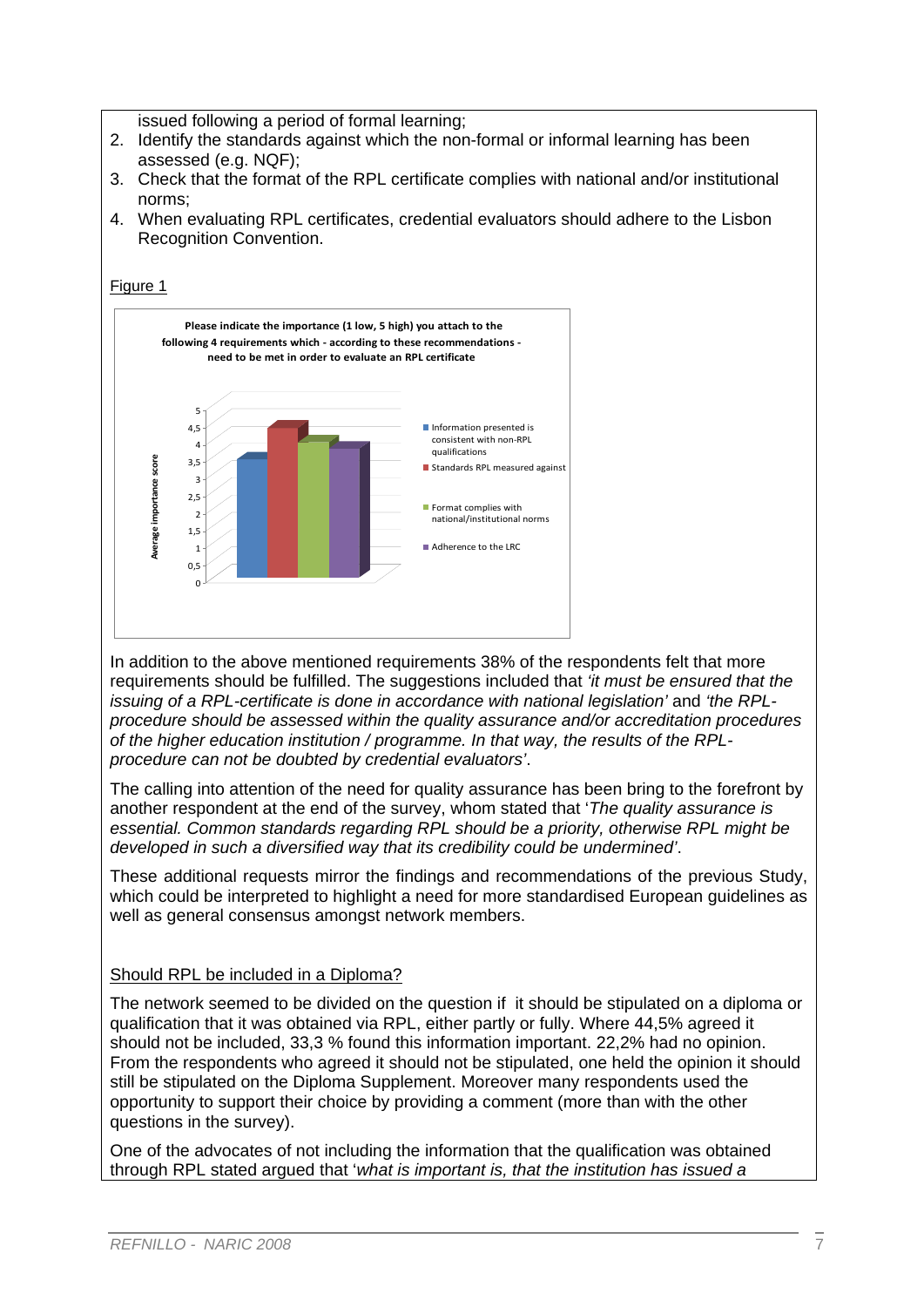*diploma and we will evaluate it exactly the same way, whether it is obtained fully on the basis of formal studies or whether RPL forms part of the qualification'*.

One of the respondents advocating the inclusion of including the information that a qualification was obtained (partly) through RPL, argued that: *'The qualification may seem*  less suspicious if it is clearly stated how it has been obtained. If it is clearly stated on the *qualification that it has been obtained via RPL, it will become more transparent and easier to get a grasp of the qualification'*.

#### Information to be displayed on a RPL certificate

Another outcome of the survey was the importance given to 13 'types of information' that should be included in a hypothetical RPL certificate, which are listed below. The question 'What kind of information do you need to see on a RPL certificate in order to take it into consideration for your evaluation?' aimed at inquiring into the importance of various types of information for credential evaluators to be displayed on an RPL certificate in order to be able to evaluate this. This types of information were selected from collected RPL samples.

The question itself referred to a hypothetical qualification based solely on RPL which is not a diploma (BA, MA, PhD), but which is issued by an accredited Higher Education Institution. This hypothetical case has been adopted by anticipating current policy developments which might lead to future RPL qualifications being issued by higher education institutions.

The following types of information are considered to be important to be included in a RPL qualification (they all had a score between 3 and 4,5, as reflected in the figure below):

- 1. Name of certificate
- 2. Orientation of programme
- 3. Learning outcomes of whole programme
- 4. Learning outcomes achieved through RPL
- 5. Level at which RPL was assessed
- 6. Individual marks/grades achieved
- 7. Exemptions granted in terms of institutional/national credits
- 8. Date of RPL decision
- 9. Date certificate issued
- 10. Reference to QA procedure/body
- 11. Profile and brief contents of programme
- 12. RPL assessment method used
- 13. Information on assessment instruments

The following 3 types of information scored around 2,5 and could therefore be considered less important:

- 14. Function or position of RPL assessor/jury
- 15. Glossary of abbreviations
- 16. Reference to contact point at institution for more information

Figure 2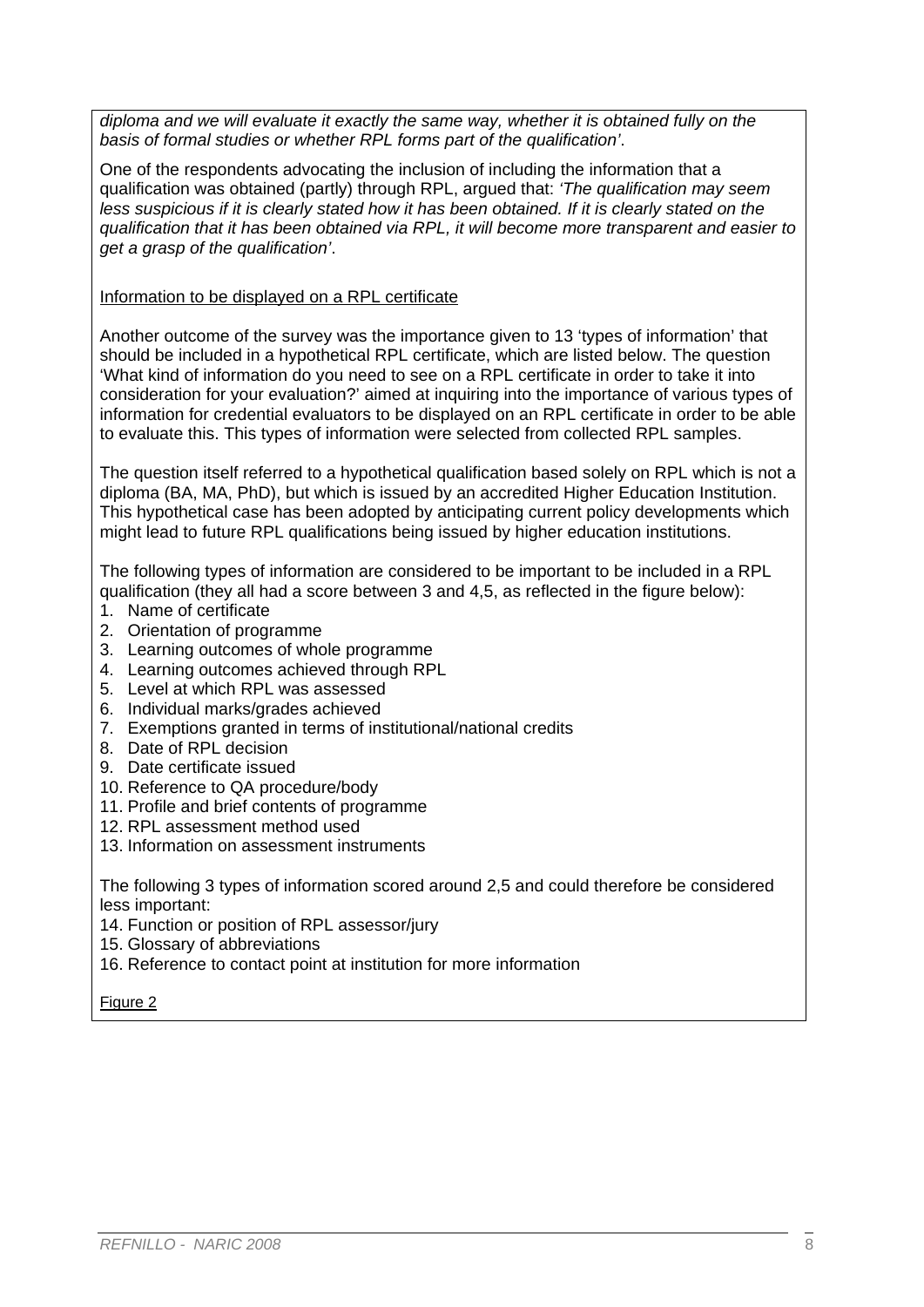

*(The numbers listed above correspond with the numbers in this figure)* 

### Where to display information on RPL?

The previous project 'Study on formal recognition of non formal and informal learning' and also the efforts to collect examples in REFNILLO showed that most examples of qualifications containing RPL are part of a qualification such as a diploma. Therefore the survey inquired about the preference of where –if at all- information about RPL should be displayed, in case RPL is part of a diploma. Hereto the respondents could indicate where the following kind of information should be included (if at all) on the Diploma, Diploma Supplement, both Diploma and Diploma Supplement, or neither of the two:

- 1. Name of the certificate obtained
- 2. Orientation of the programme assessed (exemption of study or professional orientation)
- 3. Learning outcomes of the whole programme
- 4. Learning outcomes achieved through RPL n
- 5. The level at which the RPL was assessed
- 6. Individual grades/marks given (if applicable)
- 7. Exemptions granted in terms of institutional/national credits
- 8. and/or ECTS credits and level (see example)
- 9. Date when the RPL decision was taken
- 10. Date of issue of the certificate
- 11. Reference to the Quality Assurance Procedure/ QA body
- 12. The profile and brief contents of the course/module/programme for which exemption/certification/crediting on the basis of RPL was sought and was assessed against
- 13. The RPL assessment method used to gain exemptions/credits
- 14. Information on the assessment instruments /jury
- 15. Function or position of RPL assessor
- 16. A glossary of abbreviations
- 17. Reference to a contact point at the institution to supply further information

The outcomes showed that most information should be included, and a majority gave a preference to include the information in the Diploma Supplement, except for 'Orientation of the programme assessed (exemption of study or professional orientation)' and 'The level at which the RPL was assessed' where a majority indicated this information should be displayed both on the Diploma and the Diploma Supplement.

Another exception where a substantial part of the respondents considered the information should not be included, concerns the 'Information on the assessment instruments /jury'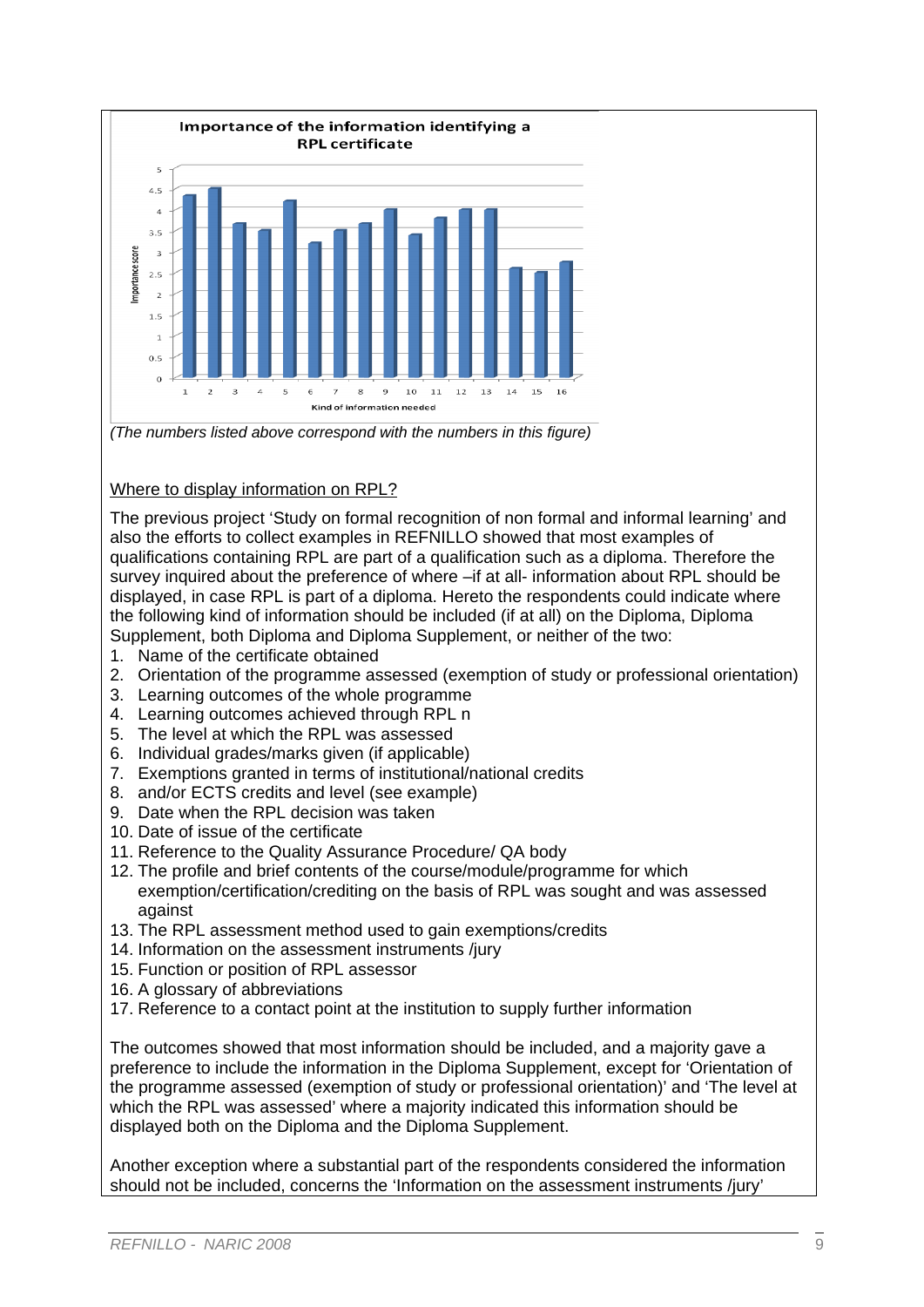(60%), the 'Function or position of RPL assessor' (66.6%) and to a lesser extend The RPL assessment method used to gain exemptions/credits' (40%).

#### Use of learning outcomes

Part V inquired about the use of learning outcomes. The following 4 options were given on the question *'Do you feel learning outcomes give an added value when evaluating qualifications based on RPL (more than when evaluating a qualification where RPL was not part of the procedure)?'*:

- 1. Yes, learning outcomes are especially useful when evaluating an RPL qualification
- 2. No, learning outcomes are as useful for evaluating a traditional diploma obtained in formal learning as for evaluating a RPL document
- 3. Learning outcomes of a programme have no additional value
- 4. Learning outcomes only have added value in formal learning

None of the respondents chose option 3 and 4, from which one could conclude that the use of learning outcomes are considered to be of value to the respondents. One of the respondents captured the importance as follows: *Learning outcomes are the magic words: they show what a person has achieved. For updated real credential evaluators this is more important than how the person started and how much time the holder of the qualification spend on it.* 

At the same time, about half of the respondents considered learning outcomes to be especially useful for the evaluation of a qualification containing RPL, while the other half stated it was as useful as a normal document evaluating a traditional diploma.

The preference as how the learning outcomes should be presented differed equally. 37,5 % indicated to have a preference for learning outcomes to be presented by level, 25% by module and 37% by both level and module.

#### Figure 3



### *Dissemination*

The outcomes of REFNILLO are published in a report. This report will be made available on the REFNILLO website in a Pdf version. Preliminary results of the project were already disseminated during the ENIC/NARIC 2009 annual meeting in Cyprus and at the EAIE 2009 Conference in Madrid. The results have also been presented at the NARIC meeting in Brussels in November 2009.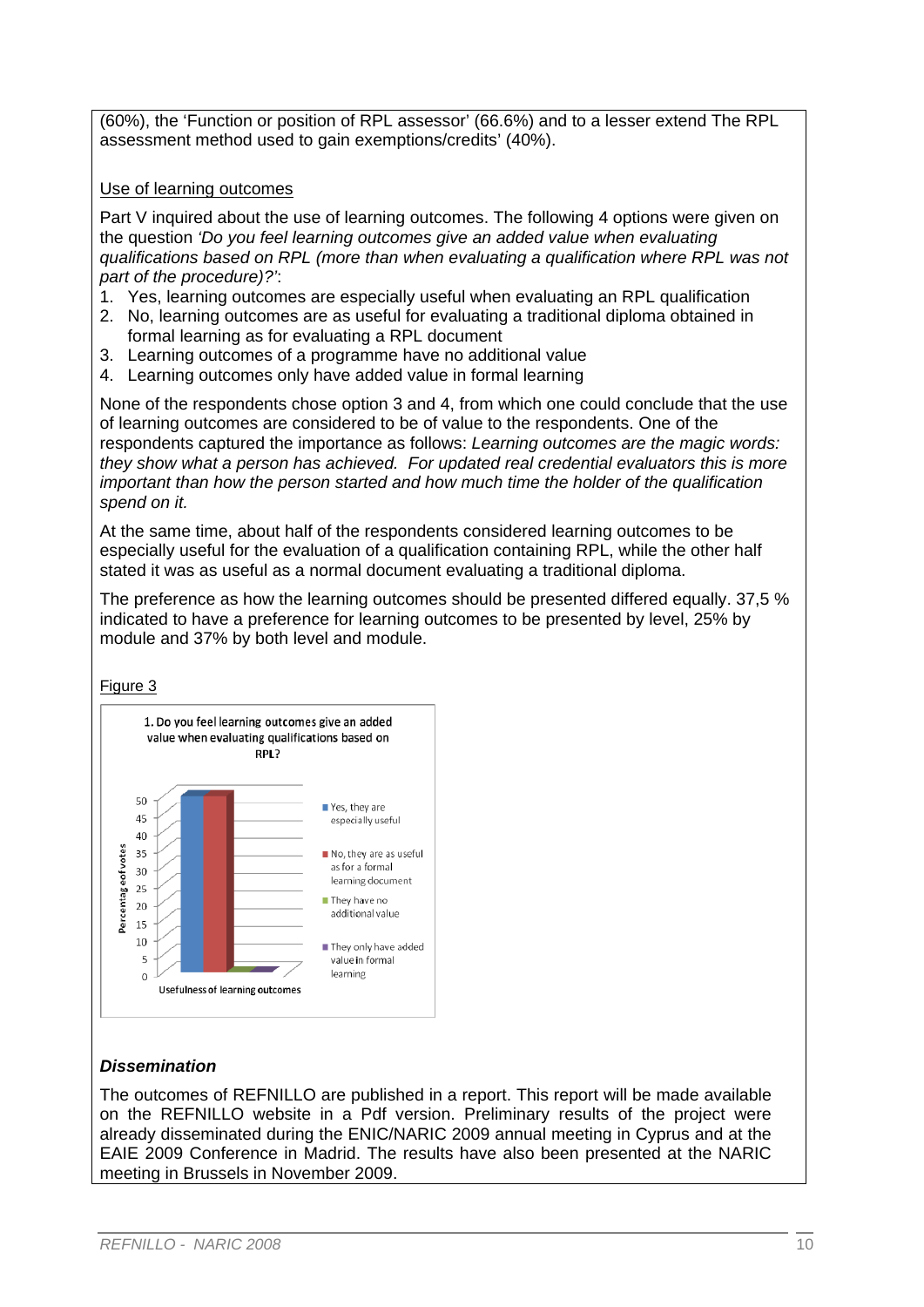The project results are further disseminated on national and international conferences, both within the network as well as outside the network of the partners involved.

NARICs are encouraged to inform their national network on the recommendations of REFNILLO.

Further, the outcomes and recommendations of REFNILLO are taken on board in the new NARIC study 'European Area of Recognition', which will be carried out in 2010-2011. EAR will contribute to a European higher education Area for Recognition in which all European countries practise a methodology of recognition that is based on similar standards. In the EAR project a so called 'recognition manual' will be developed, containing standards and guidelines for recognition. The results of former (NARIC) projects related to recognition will serve as input for this manual.

## **Impact on target groups**

The main target group of REFNILLO are the credential evaluators of the NARIC network. The recommendations will enable the NARIC credential evaluators to better understand and evaluate RPL certificates. As REFNILLO fills a clear need for recommendations on how to evaluate qualifications based on RPL, it is expected that it will be useful for the daily work of credential evaluators.

## **Website & Contact**

#### *Website*

More information on REFNILLO can be found on the REFNILLO website: www.rpl.naric.org.uk.

The website is freely accessible for any interested party and also includes the outcomes of REFNILLO's predecessor, the 'Study on Formal Recognition of Non-formal and Informal learning'.

### **European added value & multi country partnership**

In order to enable European wide mobility of staff and students it is of increasing importance that people who have qualifications based on RPL will be recognised within the European Union, as well as abroad. This is especially pertinent in view of the current Lifelong Learning agenda of the European Commission (e.g. EQF) in which recognition of competences (whether they are gained through formal, informal or non-formal ways) play a key role. To foster mobility it is therefore desirable that there is a European practice or at least a common understanding regarding recognition of RPL in this field.

REFNILLO addresses this clear need for European cooperation in the field of international recognition of RPL and for recommendations on what information should be included in order for NARICs to be able to evaluate these. Currently there is no agreed European practice on how to recognise RPL certificates and the aim of REFNILLO is to formulate recommendations on how evaluations can be undertaken.

The European added value is inherent in REFNILLO, as an agreement/common view should be sought on European level and this cannot be done from a national view.

Therefore this project included 4 NARICs (Nuffic, UK NARIC, CIEP, Hogskoleverket), representing the European network of information centres on recognition. Furthermore,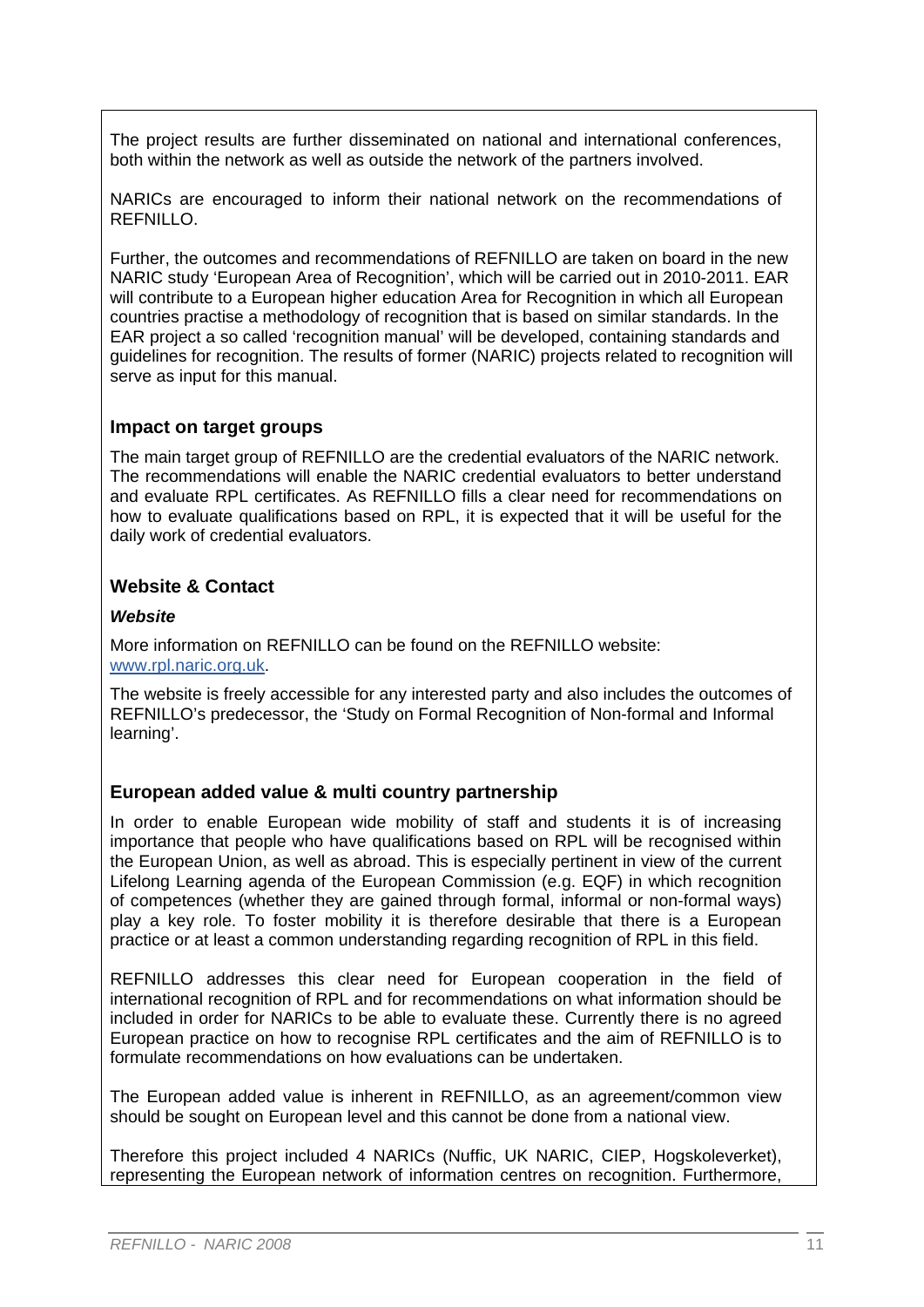the recommendations are based on consultation of the whole NARIC network. All this will ensure that the results, which will be applicable all over Europe, will also be supported on a European scale.

## **Contribution to EU Policies and Impact**

In the following an overview is given how REFNILLO is contributes to EU policies:

#### I - Priority areas

The Louvain/Leuven (28-29 April 2009) Communiqué of the  $6<sup>th</sup>$  Bologna Ministerial Conference:

*"Successful policies for lifelong learning will include basic principles and procedures for*  recognition of prior learning on the basis of learning outcomes regardless of whether the *knowledge, skills and competences were acquired through formal, non-formal, or informal learning paths."* 

*"We reassert the importance of the teaching mission of higher education institutions and the necessity for ongoing curricular reform geared toward the development of learning outcomes… Academics, in close cooperation with student and employer representatives, will continue to develop learning outcomes and international reference points for a growing number of subject areas."* 

The London (17-18 May 2007) Communiqués of the 5<sup>th</sup> Bologna Ministerial Conference:

*"..To further develop the use of learning outcomes in credential evaluation with a view to improving the recognition of formal, non-formal and informal learning and in line with the existing and emerging qualification frameworks (Bologna and EU)".* 

The schematic model certificate specifically inquired if the learning outcomes could give an added value when evaluating an RPL qualification and furthermore on how the learning outcomes should be presented (by level, module, both, other, or none). In this way REFNILLO contributes to the creation of a common understanding in the NARIC network on how learning outcomes could be used to recognise formal, non-formal and informal learning, which will enable their use and thus will contribute to improve recognition.

#### II - Specific objectives of the programme

Decision 1720/2006/EC establishing the Lifelong Learning Programme (LLP), Chapter V , Article 32 (transversal programme), 1(b) (to promote quality and transparency):

*"..the specific objectives of the transversal programme shall be: …(b) to promote the quality and transparency of Member States' education and training systems".*

REFNILLO contributes to the transparency and quality of Member States' education and training systems from the perspective of recognition of RPL, as the recommendations are of importance to credential evaluators (at higher education institutions) evaluating RPL in particular and organisations that offer or conduct RPL procedures in general.

The outcomes of REFNILLO indicate what information the NARIC network considers to be necessary to appear on RPL certificates in order to be able to evaluate and recognise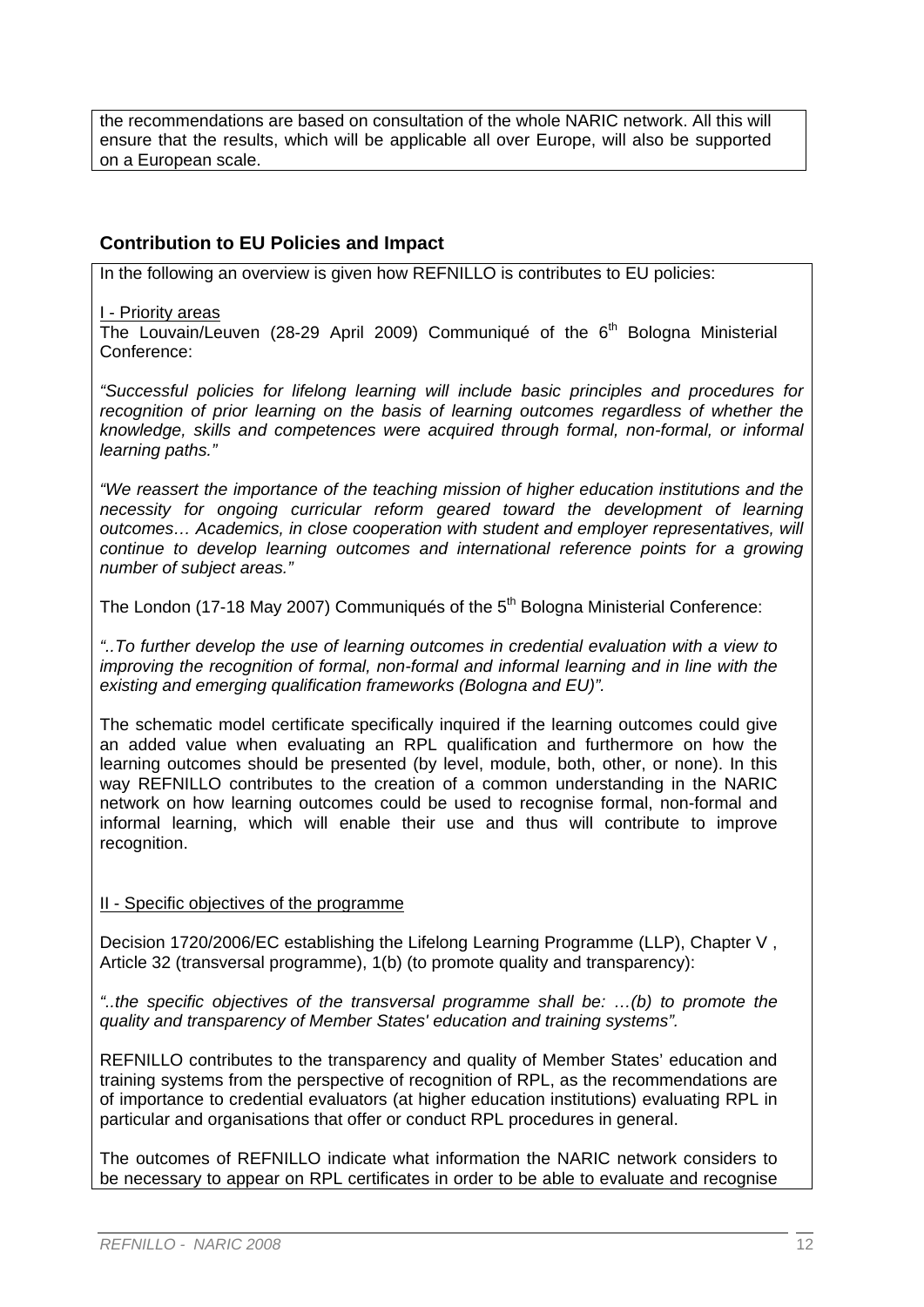them.

#### III - Operational objectives of the programme

Decision 1720/2006/EC establishing the Lifelong Learning Programme (LLP), Article 21.2.c stipulates that one of the operational objectives of the Erasmus programme shall be:

*"…to increase the degree of transparency and compatibility between higher education and advanced vocational education qualifications in Europe".*

REFNILLO's findings and recommendations contribute to enhance the transparency and comparability of RPL qualifications within European Higher Education, by formulating what the NARIC network considers to be necessary information to appear on RPL certificates. This in itself enables the process of comparability between higher education and advanced vocational education RPL qualifications in Europe.

IV - Broader objectives of the programme

 Decision 1720/2006/EC establishing the Lifelong Learning Programme (LLP), Article 5.1.f states that the Lifelong Learning Programme shall comprise:

*"…actions to support transparency and recognition of qualifications".* 

The main objective of REFNILLO has been to formulate recommendations on how to evaluate RPL certificates, which thus far are not treated in the same way as certificates recognising formal learning achievements. As the recommendations are expected to lead to enabling consistent evaluation of RPL certificates, this will lead to more transparency in recognition procedures. Students and diploma holders will benefit from this increased transparency.

 Decision 1720/2006/EC establishing the Lifelong Learning Programme (LLP), Article 20(h) provides that within the framework of this programme, the Erasmus programme shall be aimed at:

*"…bodies providing guidance, counselling and information services relating to any aspect of lifelong learning".* 

And further:

 Decision 1720/2006/EC establishing the Lifelong Learning Programme (LLP). In the administrative and financial provisions of the Decision, under section B.2, under (2) Designation of beneficiaries, the constituent national units of the NARIC network are explicitly listed among the bodies which act as instruments to implement the Programme at national level, in conformity with the provisions of Article 54(2)(c) of Regulation (EC, Euratom) No. 1605/2002 as amended by Council Regulation (EC, Euratom) No. 1995/2006 of 13 December 2006 and of Article 38 of Regulation (EC, Euratom) No. 2342/2002 as amended by Commission Regulation (EC, Euratom) No. 478/2007 of 23 April 2007.

The consortium consists of four NARIC centers: UK NARIC, French NARIC, Swedish NARIC and Nuffic. As such the consortium meets the objective that NARICs act as instruments to implement the LL Programme at national level by carrying out this